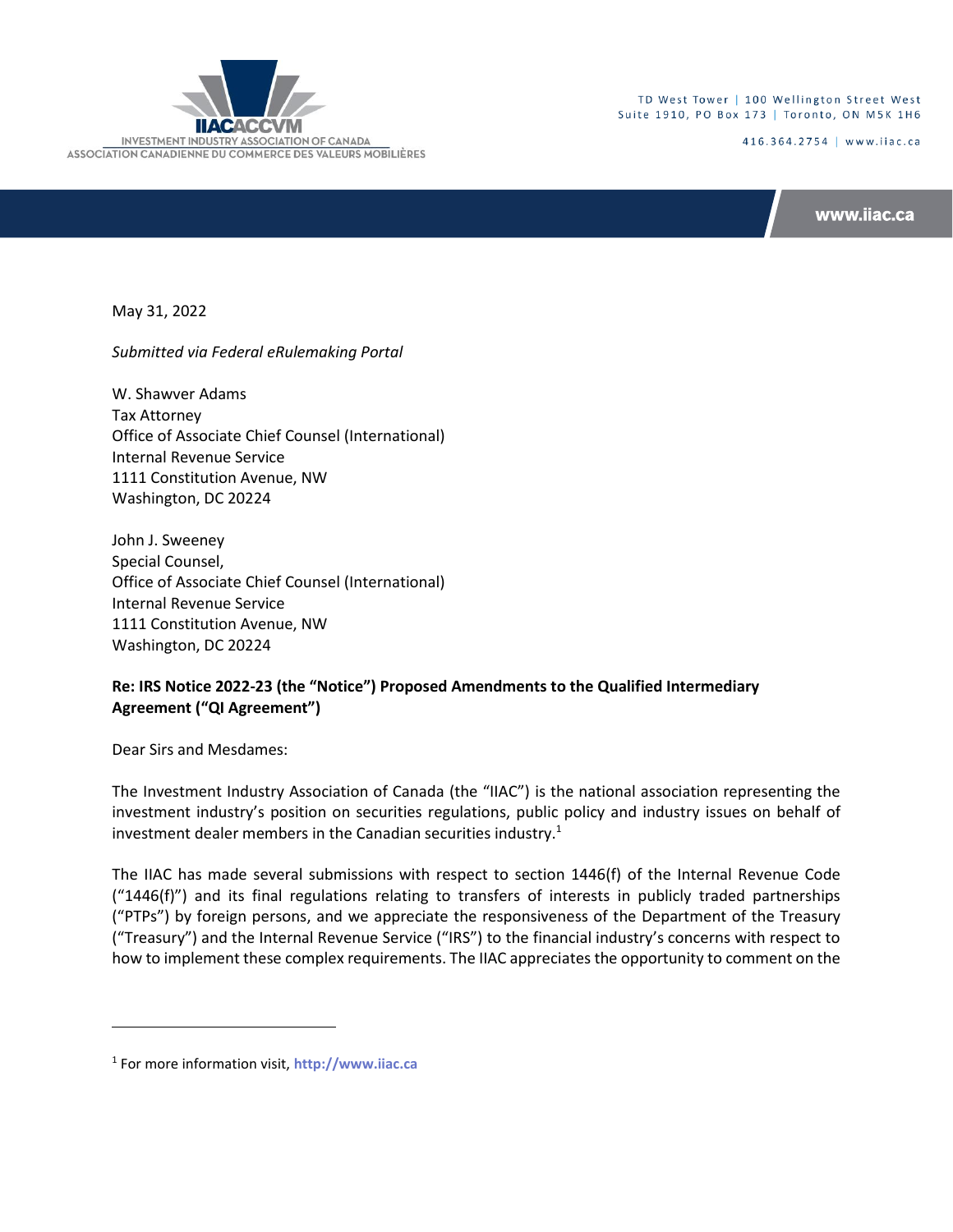proposed amendments to the current Qualified Intermediary Agreement<sup>2</sup> to operationalize 1446(a) and (f) requirements.

# **I. U.S. TIN Requirement for Withholding Certificates**

Proposed sections 5.02(B) and (C) appear to require Qualified Intermediaries ("QI") to obtain a U.S. TIN from a non-U.S. account holder in order to consider the account documented for purposes of 1446(a) and 1446(f), respectively. QIs are not currently required to obtain TINs, US or otherwise, in order to fully document account holders for purposes of Chapter 3 and Ch. 4.

We believe the policy objective of the proposed requirement - to increase the instances of non-U.S. account holders obtaining U.S. TINs to facilitate their U.S. tax return filing requirements, should not disproportionately have negative outcomes for QIs. In particular, where QIs are unable to obtain the U.S. TIN, we ask that the IRS, consider that the QI may be otherwise complying with all requirements, including proper withholding. Further, U.S. withholding agents would not have similar requirements under 1446(f) or challenges in collecting U.S. TINs from account holders, as most QI account holders are foreign holders without U.S. TINs.

We believe U.S. TINs should not be a requirement for an account to be treated as documented under the terms of the QI Agreement, but should be required only where the non-U.S. account holder makes a claim for a treaty benefit. If the non-U.S. account holder does not provide the U.S. TIN, then they are unable to obtain the reduced withholding rate. It would not impact documentation requirements which, as drafted, would unfairly penalize QI.

If the requirements to obtain the U.S. TIN for all account holders for which a QI holds PTP interests were to remain in proposed sections 5.02(B) and (C), then transition relief is needed to provide sufficient time for QIs to obtain U.S. TINs for existing clients who, despite being fully documented today, will be considered undocumented as of January 1, 2023. Given the challenges collecting U.S. TINs from existing clients, as well as delays in obtaining U.S. TINs as a result of the pandemic, we believe these provisions should have a delayed implementation date. Even with transition relief, QI documentation is not generally linked to an account holder's individual holdings, as securities held in accounts can change constantly. It would be extremely burdensome to require QIs to monitor and request updated QI documentation (U.S. TINs) each time an account holder purchases securities subject to 1446 in order to be documented for purposes of 1446(a) and 1446(f).

Further, if the requirement to obtain the U.S. TIN for all account holders for which a QI holds PTP interests were to remain in proposed sections 5.02(B) and (C), we request clarification on the QI's obligation to exercise "best efforts" to obtain required documentation (i.e. U.S. TIN). As previously stated, there are considerable challenges for QIs to obtain U.S. TINs from non-U.S. account holders. QIs should be able to rely on a "best efforts" safe harbor, and existing "reasonable clause" related to requirements for missing TINs.

<sup>2</sup> Rev. Proc. 2017-15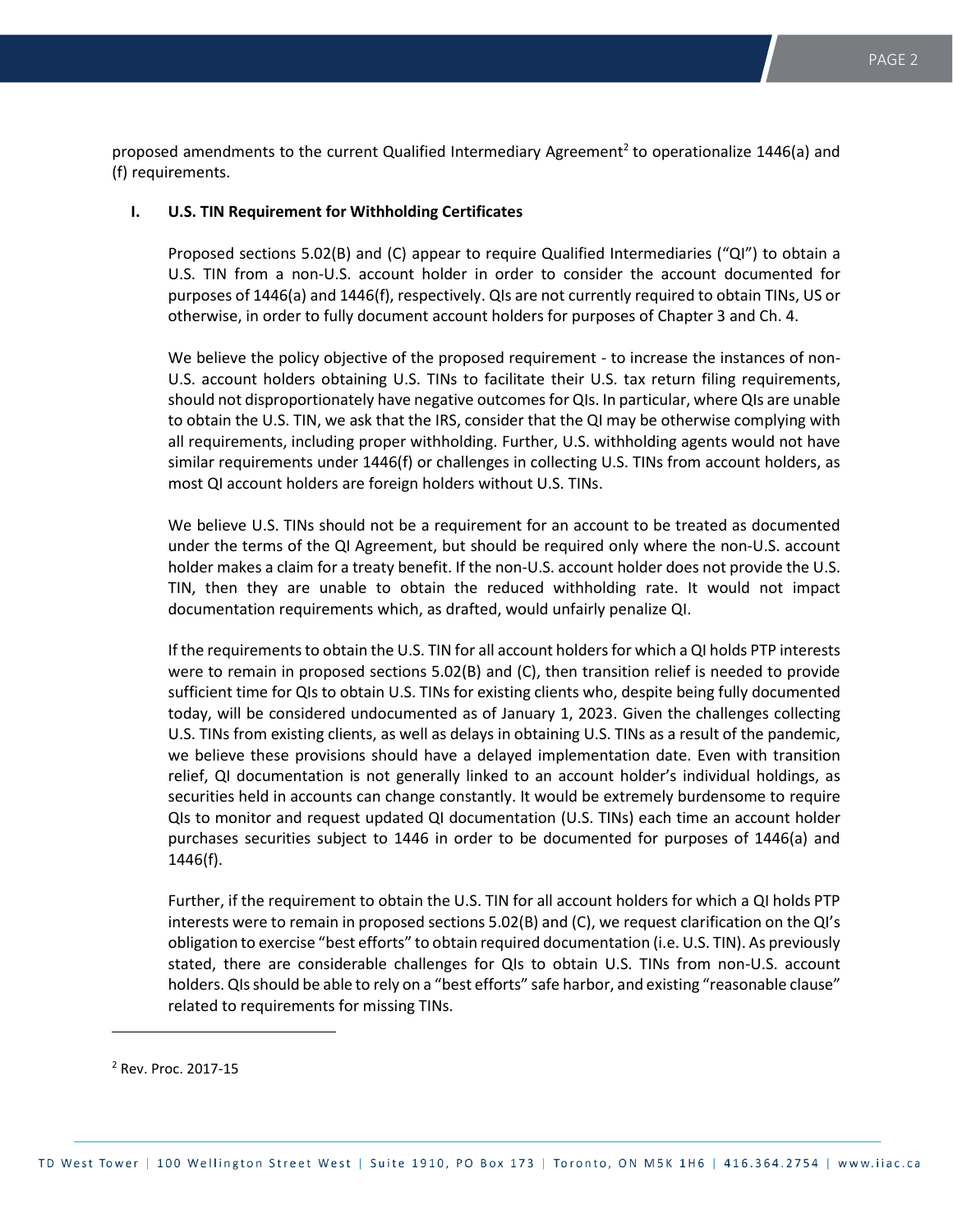### **II. Material Failures and Events of Default**

The proposed expansion to the definition of Material Failures and Events of Default in sections 10.03(B)(1)(i), (j) and 11.06(B), (E) would include failure to comply with certain requirements related to sections 1446(a) and (f), including with respect to documentation. If the proposed sections 5.02 (B) and (C) are not revised and would require a U.S. TIN to be collected for withholding certificates to comply with documentation requirements for 1446(a) and 1446(f) purposes, then we believe that references to compliance with 1446(a) and 1446(f) should state that failure to collect the U.S. TIN is not considered a material failure and will not lead to an event of default.

QIs may have properly documented an account holder for Chapter 3 and 4 purposes before the client subsequently purchases a PTP, and if the QI is unable to collect a U.S. TIN, that client is undocumented for 1446 purposes only, and not Chapters 3 and 4. If the QI complies with their 1446 withholding requirements, there should not be a material failure or event of default as a result of missing U.S. TINs in the above scenario. The challenges associated with collecting U.S. TINs from non-U.S. account holders should not result in such a disproportionate penalty for the QI, when the QI can only enforce withholding, and is dependent on compliance from the non-U.S. account holder with the U.S tax return filing obligation.

In addition, should a U.S. TIN be required in order to treat an account holder as documented for purposes of 1446(a) and 1446(f), QIs require additional guidance with respect to how such accounts will be factored into any determination that a QI has a significant number of undocumented accounts under the QI Agreement. As a simplified example: QI maintains 100 accounts, all of which are currently documented for purposes of Ch. 3 and Ch 4. and 20 of those accounts hold PTP interests, but do not have a U.S. TIN on file. As of January 1, 2023, how does the QI calculate the number of undocumented accounts for purposes of determining whether it has an event of default under the QI Agreement? In this example, are 20% of the accounts considered undocumented, despite the fact that these accounts are fully documented for all other purposes?

# **III. Claim for Treaty Benefit**

The IIAC would appreciate clarification on the interaction of treaty benefit claims and what the QI can expect to accept as a valid claim for 1446(f) purposes. In general, it may be expected that treaty benefit claims would be made under Article VII for business profits. However, in the Convention Between Canada and the United States of America (the "Canada U.S. Tax Treaty"), there are several potential articles that may be applicable, including a gains provision, Article XIII. Article VII(6) provides that if an item of income is dealt with in another article of the Canada U.S. Tax Treaty, that other article should prevail. This would indicate that a treaty claim under Article XIII of the Canada U.S. Tax Treaty would be acceptable with respect to withholding on dispositions of partnership interests under 1446(f).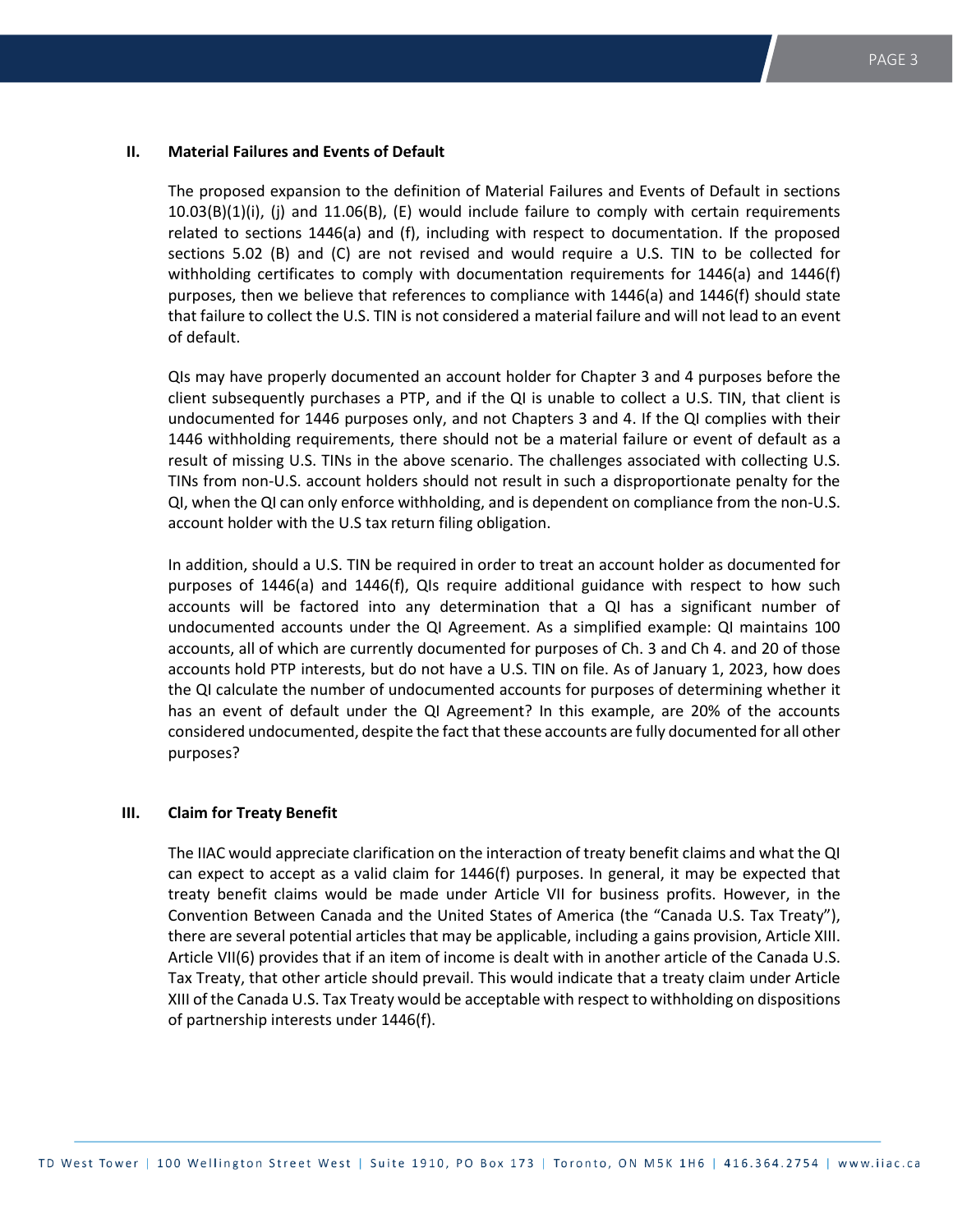## **IV. PTP Attachment to Form W-8**

We request clarification that a QI can have a separate attachment listing an account holder's PTPs to accompany the W-8. Further, if the account holder purchases additional PTPs, it should be sufficient to update the PTP attachment without any requirement to update the other documentation, including the W-8.

#### **V. QI Documentation for Payment-by-Payment Basis**

The proposed amendments to section 3.01 of the QI Agreement note that QIs are permitted to assume withholding responsibility for sections 1446(a) and (f) on a "payment-by-payment" basis where there is a valid withholding certificate. We request confirmation that the reference is not intended to require QIs to provide new documentation with respect to each payment the QI receives subject to sections 1446(a) or (f). The QI should be allowed to rely on the applicable documentation that remains valid within the general validity period, unless a change in circumstances renders the information incorrect, and should only supply additional documentation as necessary or required.

### **VI. New Income Codes Needed**

The IIAC seeks confirmation that the default withholding rules for when a qualified notice fails to provide sufficient detail for a nominee to determine the amounts subject to withholding on a PTP distribution, would also apply where no qualified notice is provided.

With respect to the presumption rules for income classification outlined in 1446-4(d), we appreciate the additional clarity, however we require assistance from the IRS in order to operationalize these rules. Current systems generally allow a QI to classify a distribution based on income information provided by the upstream payor, and withholding is then applied automatically based on the confluence of income code and documentation status of each account holder. When applying the presumption rules, the end result is a withholding rate based on the recipient and not the income type. For example, the same distribution, under the new rules, would be subject to 30% withholding as FDAP when paid to a corporation, but to 37% withholding as ECI when paid to any other recipient.

Consequently, there is not alignment with the current income codes and permitted withholding amounts. We propose that the IRS create a new income code for unclassified PTP income, and that Form instructions and the e-file system allow 30% and 37% withholding rates associated with this new income code. This would alleviate challenges of trying to manipulate current systems to accurately track, withhold on and report unclassified PTP distributions, and would prevent potential reconciliation or upstream reporting issues associated with trying to use current codes based on the withholding rate. This may particularly be a concern when considering the chain of information that is passed between DTCC, CDS, and various QIs. There should be clear coding as to what income is what throughout the chain.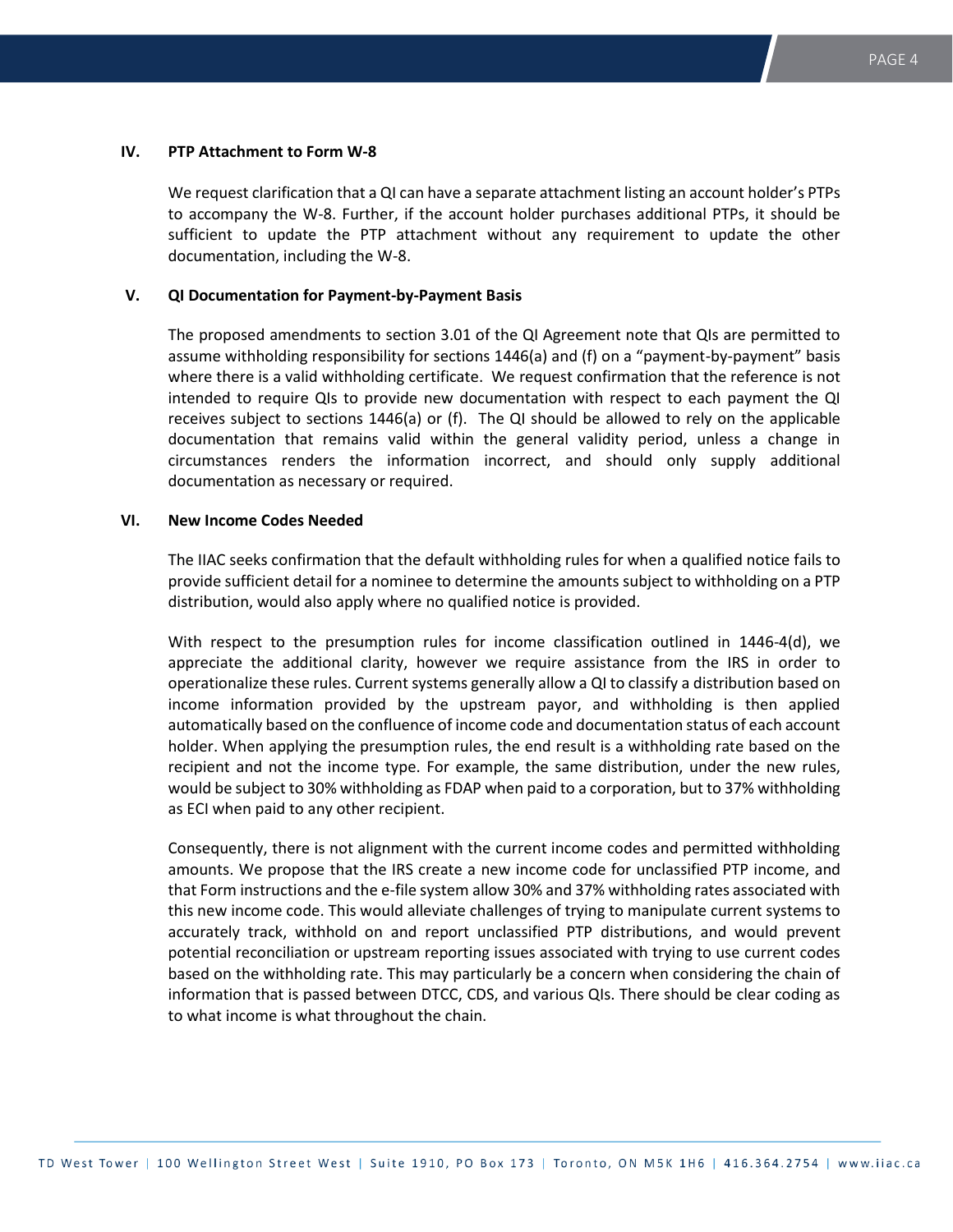# **VII. Payee Specific Reporting**

The IIAC is supportive of the three-calendar year time limit in proposed section 8.02(P) of the QI Agreement, in which an account holder that has received gross proceeds from a disposition of a PTP or that receives a distribution from a PTP can make a request for a separate Form 1042-S. It is burdensome for QIs to produce the payee specific forms and refile, and the defined time limit is helpful.

We would like to reiterate comments made by various financial institutions that the late filing penalties that are habitually assessed as a result of these specifically requested payee-specific Forms 1042-S are unduly burdensome and result in significant losses in time and effort for taxpayers. Where a QI is filing amended 1042s and issuing new and amended Forms 1042-S, as a result of an account holder requesting payee specific form, the QIs should not be subject to late filing penalties. We propose a separate tick box on Form 1042-S that would allow a filer to indicate whether a new Form 1042-S is being generated at the request of an account holder, which would allow the service centers to easily identify these forms and avoid assessing unwarranted penalties.

# **VIII. Nominee Reporting**

The IIAC requests clarification as to the expectations for reporting by QIs under proposed Section 8.07 of the QI Agreement. For example, can a simplified or modified Schedule K-1 be provided.

# **IX. Other**

While outside the scope of the proposed QI Agreement amendments, there remain some significant implementation issues for firms with respect to 1446(f). We would like to highlight two concerns that we have previously raised with the IRS and Treasury, and we ask for additional consideration on how these issues can be addressed to assist the financial industry comply with the requirements.

### **Clarification regarding the scope of section 1446(f)**

We request that the Treasury and IRS provide written guidance that:

- 1. there is a presumption for brokers that an entity which offers flow-through features and limited liability to the members, and that is organized outside the U.S. is not a PTP, absent knowledge to the contrary, such as the broker receiving a qualified notice from the entity; and
- 2. there is a presumption that a non-U.S. PTP does not have U.S. effectively connected income ("ECI"), absent the entity publishing a qualified notice to the contrary.

Absent an entity publishing a qualified notice, IIAC Members note it will be very onerous for brokers to try and ascertain if an entity should be classified as a PTP for purposes of section 1446(f).